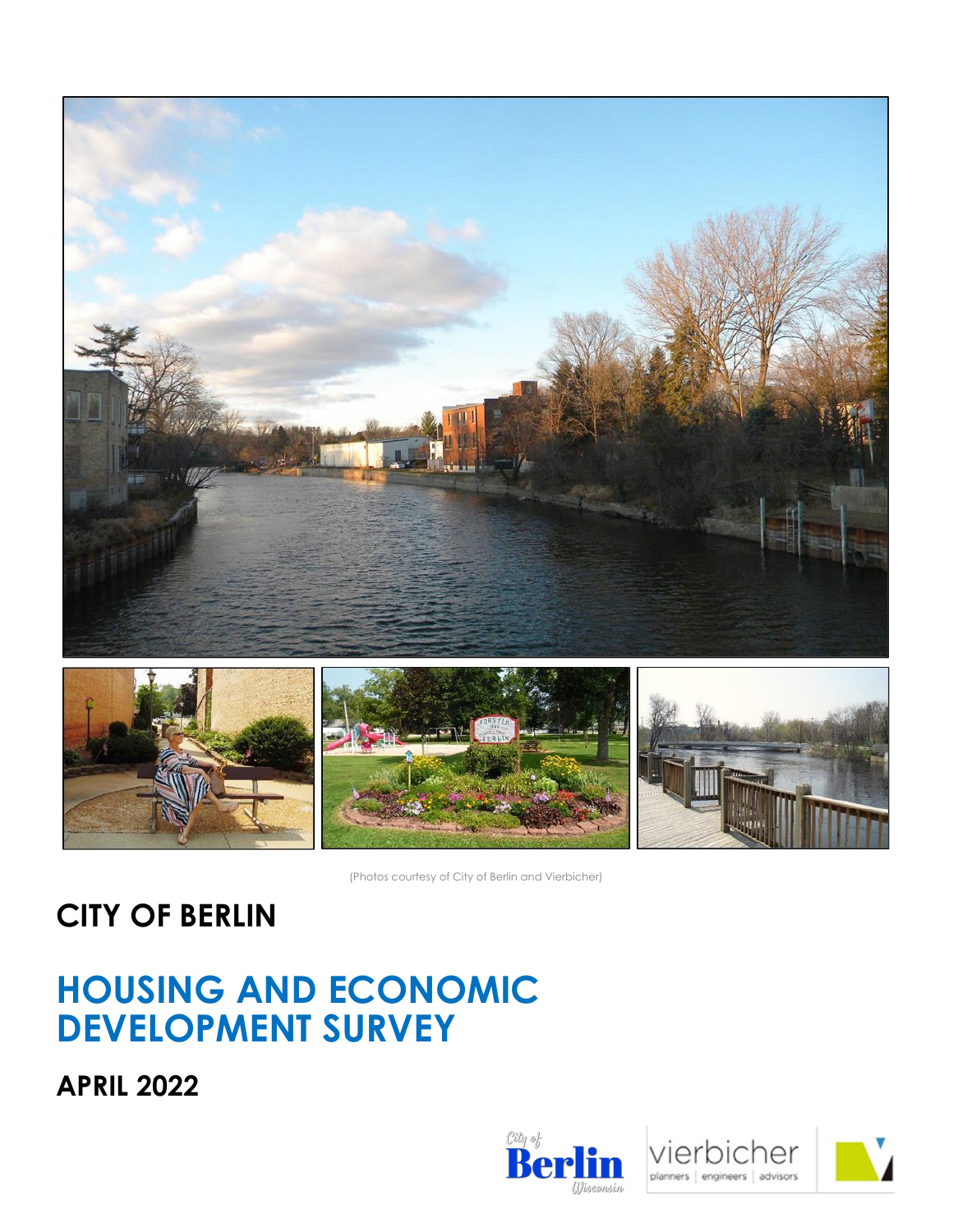# **WELCOME TO THE SURVEY!**

The City is updating its Economic Development Plan, in order to enhance quality of life and the local business environment. We want to hear from residents and businesses on specific topics, to build on the City's past and ongoing economic development efforts.

#### **A CORE IDEA: "Quality of Life"**

Quality of Life can mean different things to different people but can be broadly defined as *the level of health, comfort, and happiness that we experience in the community*. It is based on a combination of things, such as housing, shopping, access to arts and cultural events, access to medical needs, access to jobs, and a sense of community or belonging.

**1. What three words would you use to describe the community character of the City of Berlin as it is today?**

| 2. | □<br>What three words would you use to describe an ideal future for the City of Berlin?                                                                                               |                                                                                                         |                            |                                           |                                      |                                                                                                   |
|----|---------------------------------------------------------------------------------------------------------------------------------------------------------------------------------------|---------------------------------------------------------------------------------------------------------|----------------------------|-------------------------------------------|--------------------------------------|---------------------------------------------------------------------------------------------------|
| 3. | How would you rate the overall quality of life in Berlin?                                                                                                                             |                                                                                                         |                            |                                           |                                      |                                                                                                   |
|    | Excellent<br>П<br>Good<br>□                                                                                                                                                           | Fair<br>$\Box$<br>Poor<br>$\Box$                                                                        |                            |                                           |                                      | No Opinion<br>$\Box$                                                                              |
| 4. | Please select the top three qualities you believe make Berlin area a great place to live or work.                                                                                     |                                                                                                         |                            |                                           |                                      |                                                                                                   |
|    | Location<br>П.<br>Friendly and welcoming<br>□<br>community                                                                                                                            | Park and recreational<br>П.<br>opportunities<br><b>School District</b><br>П.<br>Community services<br>П |                            |                                           | $\Box$<br>$\Box$<br>$\Box$<br>$\Box$ | Safety<br>Local businesses<br>Quality of housing<br>Other <b>Community</b> Other <b>Community</b> |
| 5. | Please select the top three changes you think would have the greatest impact on improving the quality-of-life in Berlin.                                                              |                                                                                                         |                            |                                           |                                      |                                                                                                   |
|    | Increase employment opportunities<br>□<br>Expand retail shopping options<br>□<br>Parks and recreation facility updates and expansion<br>$\Box$<br>Expand community services<br>□      |                                                                                                         | $\Box$<br>$\Box$<br>$\Box$ | Improve public safety<br>Increase housing |                                      | Make it easier to walk (or roll) safely around town                                               |
| 6. | Please select the top three priorities most important to you for future development in Berlin.                                                                                        |                                                                                                         |                            |                                           |                                      |                                                                                                   |
|    | <b>Residential Development</b><br>□<br>Commercial/Retail Development<br>□<br><b>Industrial Development</b><br>□<br>Park Development<br>$\Box$<br>Youth-Oriented Development<br>$\Box$ |                                                                                                         |                            | O.<br>$\Box$<br>$\Box$<br>$\Box$          |                                      | Affordable Senior Housing<br>Walking and/or Biking Trails<br>Alternative Transportation Options   |
|    | 7.   I want to see ______ in Berlin by 2040 (choose <u>one</u> of the following, which were the most popular responses at the<br>March 31st public workshop):                         |                                                                                                         |                            |                                           |                                      |                                                                                                   |
|    | Grocery store<br>O<br>Dog park<br>$\Box$                                                                                                                                              |                                                                                                         |                            | $\Box$<br>$\Box$                          |                                      | More entertainment/recreation activities<br>More eating/drinking establishments                   |

- Dog park
- Improved downtown image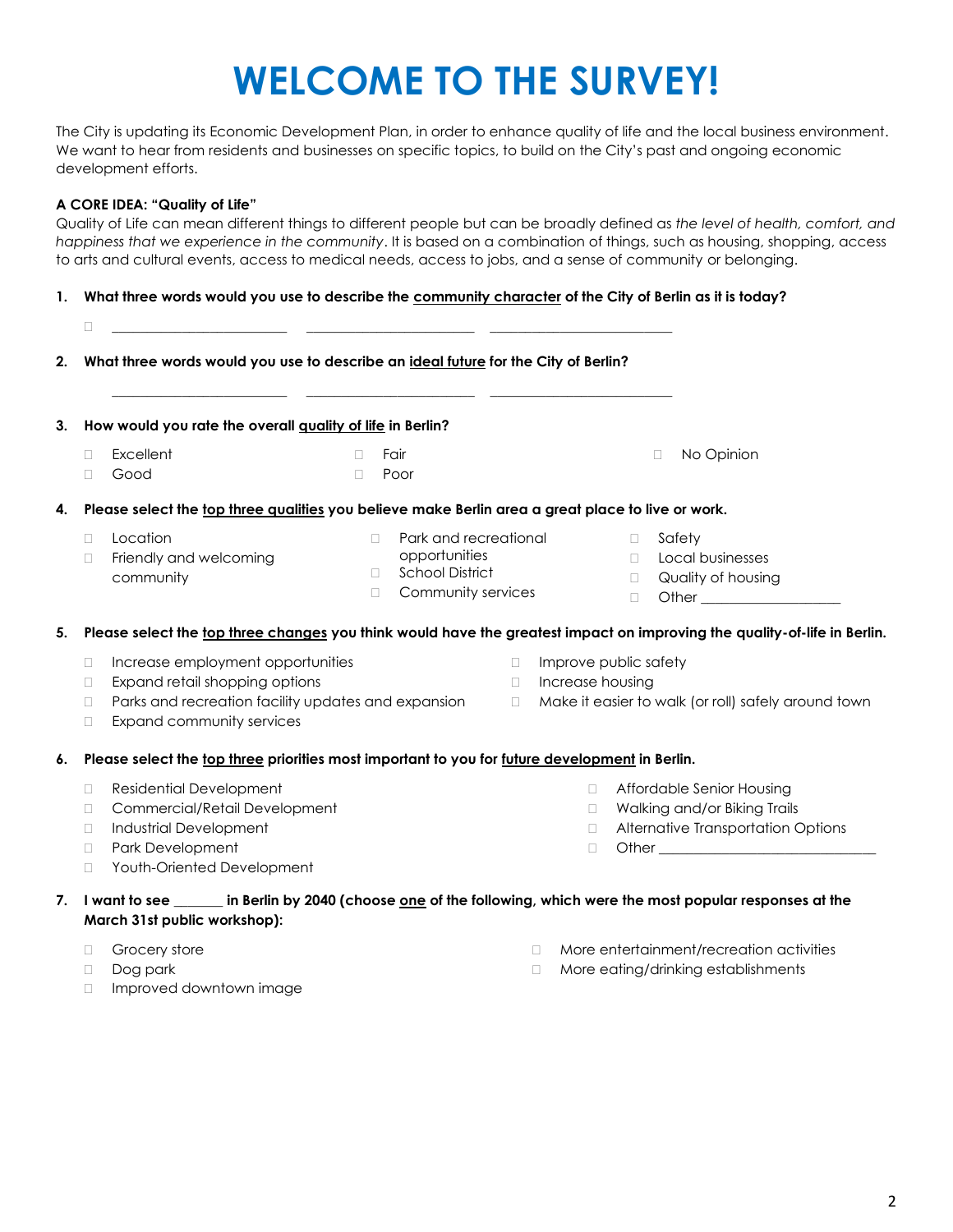**8. Land Use: Please indicate what you feel is the appropriate amount of the different types of land uses that you would like to see in the City? (Check all that apply).** 

|        |  | Too Little Just Right Too Much |  |
|--------|--|--------------------------------|--|
|        |  |                                |  |
| $\Box$ |  |                                |  |
| $\Box$ |  |                                |  |
|        |  |                                |  |
|        |  |                                |  |
| $\Box$ |  |                                |  |
| $\Box$ |  |                                |  |

### **SELF-REPORTED HOUSING CONDITIONS**

#### **9. Do you live in the City of Berlin?**

D Yes D No

#### **10. If yes, how long have you lived in Berlin?**

- **Less than 1 year**
- $\Box$  1-5 years
- $\Box$  6-10 years

### **11. If you do not live in Berlin please indicate why. (Check all that apply)**

- $\neg$  N/A (I live in Berlin)
- $\Box$  Lack of housing availability at desired price
- D Property taxes are too high
- □ Housing prices are too high
- □ Lack of entertainment/nightlife
- □ To live closer to family

#### **12. Do you currently rent or own your residence?**

☐ Rent ☐ Own

#### **13. Indicate current housing type (choose one):**

- ☐ Single family (one home on one lot)
- $\Box$  Duplex or triplex (2 or 3 units)
- $\Box$  Unit in a building with 4 units
- ☐ Unit in a building with 5-9 units

#### **14. Do you currently live in senior housing?**

☐ Yes ☐ No

### **15. Please rate your satisfaction with your current housing:**

**Very Dissatisfied Somewhat Dissatisfied Neutral Somewhat Satisfied Very Satisfied**  $\Box$ Quality ☐ ☐ ☐ ☐ ☐ Neighborhood composition ☐ ☐ ☐ ☐ ☐

- □ Not enough storage opportunities
- D Prefer larger lots/rural life

□ Other (I do not live in Berlin)

D Over 10 years

- □ Household member works in another community
- □ Easy to get to Berlin and live outside
- $\Box$  Too competitive of a housing market
- $\Box$  Other:  $\_\_$
- ☐ Unit in a building with 10-19 units
- ☐ Unit in a building with 20 or more units
- ☐ In-law or accessory dwelling unit
- ☐ Mobile home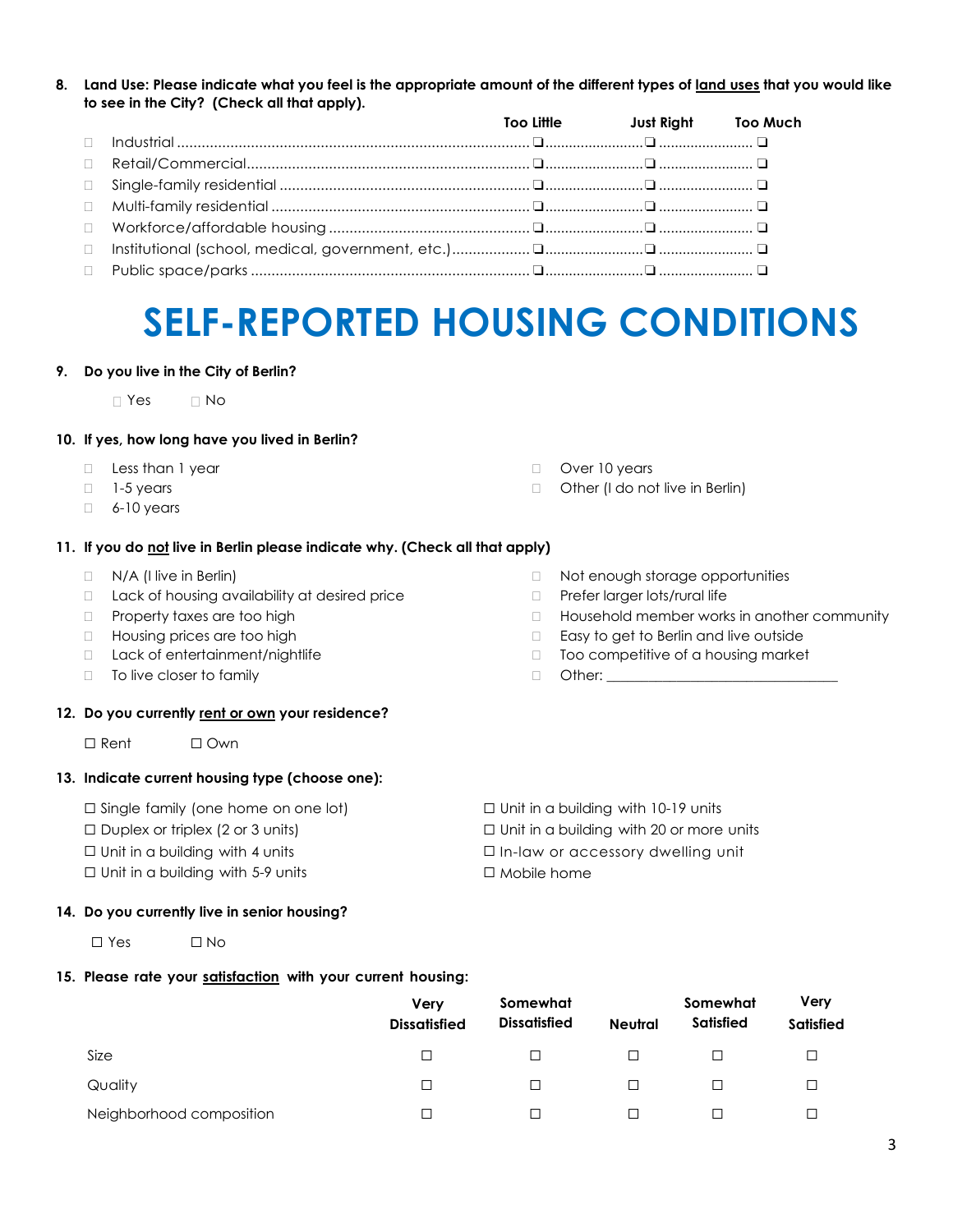| Neighborhood walkability              |  |  |  |
|---------------------------------------|--|--|--|
| Proximity to work                     |  |  |  |
| Proximity to commercial/entertainment |  |  |  |
| Proximity to amenities/recreation     |  |  |  |
| School District                       |  |  |  |

# **HOUSING LOCATION & PREFERENCES**

#### **16. Please select up to four (4) factors that influenced your decision to live where you live now.**

☐ Owner duplex ☐ Owner triplex/ Townhome/ rowhouse ☐ Owner condominium

| Great schools and extracurricular activities<br>$\Box$                                                            |                               | $\Box$                                                   | People / neighbors                                       |  |  |  |
|-------------------------------------------------------------------------------------------------------------------|-------------------------------|----------------------------------------------------------|----------------------------------------------------------|--|--|--|
| Safety / low crime<br>$\Box$                                                                                      |                               | $\Box$                                                   | Low traffic                                              |  |  |  |
| Affordability / cost<br>$\Box$                                                                                    |                               | $\Box$                                                   | Close to family                                          |  |  |  |
| Easy access to recreation<br>$\Box$                                                                               |                               | $\Box$                                                   | Close to employment                                      |  |  |  |
| Easy access to downtown<br>$\Box$                                                                                 |                               | $\Box$                                                   | Walkable neighborhood                                    |  |  |  |
| Privacy / seclusion<br>$\Box$                                                                                     |                               | $\Box$                                                   | Community character                                      |  |  |  |
| 17. Are you interested in moving in the next 2 years?                                                             |                               |                                                          |                                                          |  |  |  |
| $\Box$ Yes                                                                                                        | $\Box$ No                     |                                                          | $\Box$ Unsure                                            |  |  |  |
| 17a If you are interested in purchasing, please indicate the most likely type of home you plan to purchase:       |                               |                                                          |                                                          |  |  |  |
| □ Older home, move-in ready                                                                                       | □ Older home, fixer-upper     |                                                          | □ New home/build own                                     |  |  |  |
| 17b. If you are interested in purchasing, please rank any barriers you have to purchasing:                        |                               |                                                          |                                                          |  |  |  |
| (Place a 1 next to the largest barrier, a 2 for the next largest barrier, a 3 for the next largest barrier, etc). |                               |                                                          |                                                          |  |  |  |
| □ Lack of down payment                                                                                            |                               |                                                          | □ Do not think existing home will sell for amount needed |  |  |  |
| $\Box$ Existing debt                                                                                              |                               |                                                          | □ Desired housing type not offered                       |  |  |  |
| $\Box$ Poor credit history                                                                                        |                               | □ Available housing requires too much renovation         |                                                          |  |  |  |
| □ Monthly payment would be too high                                                                               |                               | □ Available housing does not have addition/upfit options |                                                          |  |  |  |
| $\Box$ Wish to purchase, but in a few more years                                                                  |                               |                                                          |                                                          |  |  |  |
| 17c. If you are interested in purchasing, please indicate your desired purchase price range:                      |                               |                                                          |                                                          |  |  |  |
| $\Box$ Less than \$85,000                                                                                         | $\Box$ \$125,000 to \$149,999 |                                                          | □ \$200,000 to \$299,999                                 |  |  |  |
| $\Box$ \$85,000-\$124,999                                                                                         | $\Box$ \$150,000 to \$199,000 |                                                          | $\Box$ \$300,000+                                        |  |  |  |
| 17d. If you are interested in renting, please indicate your desired rental price range:                           |                               |                                                          |                                                          |  |  |  |
| $\square$ Less than \$500                                                                                         | $\Box$ \$1,000 to \$1,249     |                                                          | $\Box$ \$2,000+                                          |  |  |  |
| □ \$500 to \$749                                                                                                  | $\square$ \$1,250 to \$1,499  |                                                          |                                                          |  |  |  |
| □ \$750 to \$999                                                                                                  | □ \$1,500 to \$1,999          |                                                          |                                                          |  |  |  |
| 18. If you are planning to move to somewhere in Berlin, what type of housing would you prefer?                    |                               |                                                          |                                                          |  |  |  |
| $\Box N/A$                                                                                                        | □ Owner senior housing        |                                                          | □ Rental Apartment/condominium                           |  |  |  |
| □ Owner single family                                                                                             | □ Owner mobile Home           |                                                          | $\Box$ Rental senior housing                             |  |  |  |

□ Rental single family ☐ Rental duplex

rowhouse

☐ Rental triplex/Townhome/

☐ Rental mobile home

□ "Tiny home" ☐ In-law unit □ Other \_\_\_\_\_\_\_

4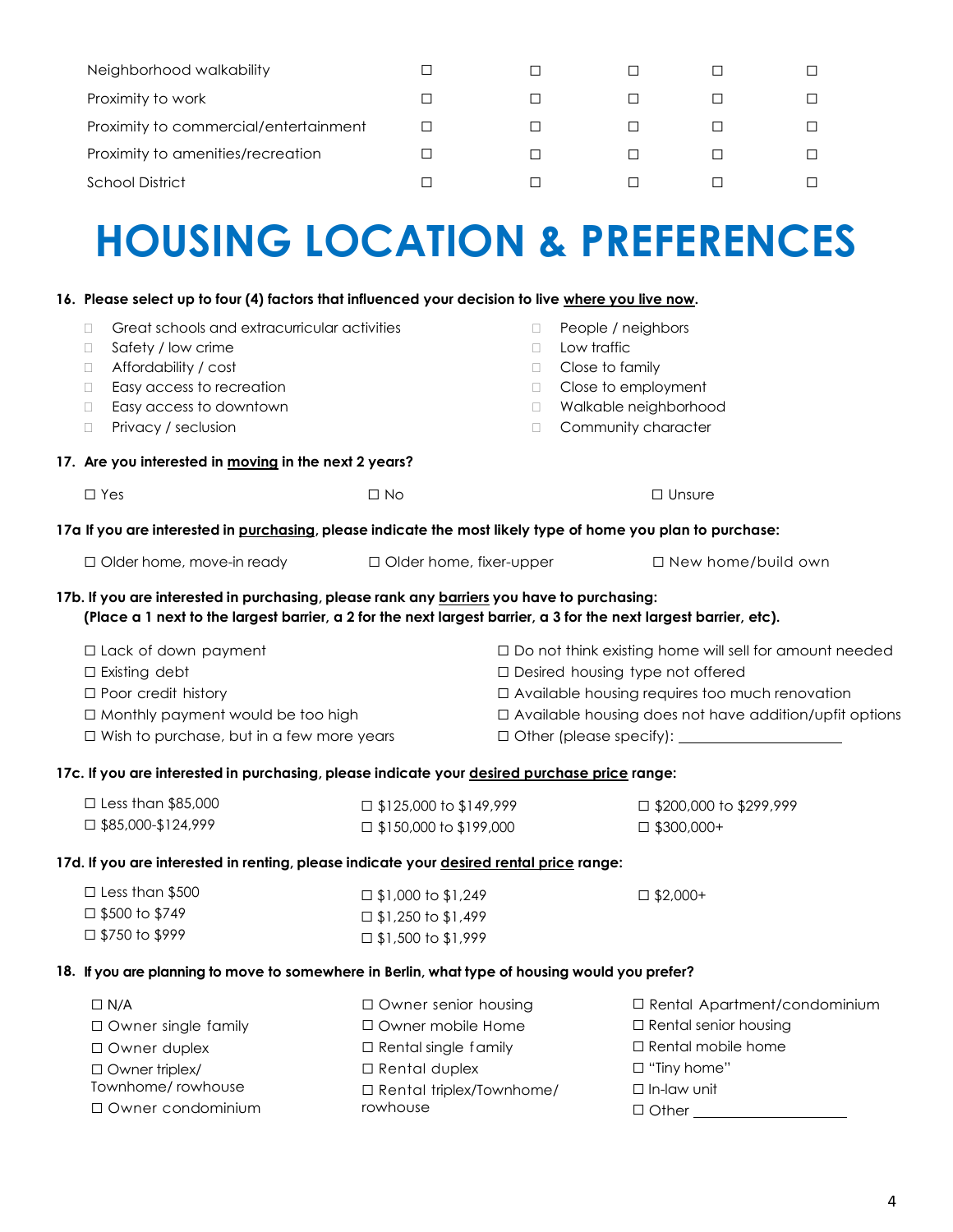#### **19. How many bedrooms do you prefer?**

| $\square$ Studio          | $\Box$ One (1)                        | $\Box$ Two (2)            | $\Box$ Four (4) | $\Box$ Five or more (5+)             |  |  |
|---------------------------|---------------------------------------|---------------------------|-----------------|--------------------------------------|--|--|
|                           | 20. How many bathrooms do you prefer? |                           |                 |                                      |  |  |
| $\Box$ One (1)            |                                       | $\Box$ Two (2)            |                 | $\Box$ Three (3)                     |  |  |
| $\Box$ One & a half (1.5) |                                       | $\Box$ Two & a half (2.5) |                 | $\Box$ Three & a half or more (3.5+) |  |  |

- **21. Please select up to four (4) factors that will most influence your choice of where you will live next? (Place a "1" next to the most important, a "2" on the next most important, then "3", etc.)**
	- Great schools and extracurricular activities
	- $S$ afety / low crime
	- Affordability / cost
	- $=$  Easy access to recreation
	- Easy access to downtown
	- Privacy / seclusion
	- \_ People / neighbors
	- \_ Low traffic
	- $\overline{\phantom{a}}$  Close to family
	- \_ Close to employment
	- Walkable neighborhood
	- \_ Community character

## **HOUSING NEEDS**

#### **22. Based on your experience, please rate the housing needs of your community.**

|                                                                                              | <b>Needs Much</b><br>More | Needs a little<br>More | Does not Need<br>More | <b>Needs Less</b> |
|----------------------------------------------------------------------------------------------|---------------------------|------------------------|-----------------------|-------------------|
| Homes for first-time buyers                                                                  | г                         |                        |                       |                   |
| Single family homes in new subdivision                                                       |                           |                        |                       |                   |
| Single family homes in traditional neighborhoods<br>(block/grid streets, alleys & sidewalks) |                           |                        |                       |                   |
| Duplex / triplex homes                                                                       |                           |                        |                       |                   |
| Multifamily townhomes/rowhouses                                                              |                           |                        |                       |                   |
| Multifamily apartments                                                                       |                           |                        |                       |                   |
| Housing targeted to seniors                                                                  |                           |                        |                       |                   |
| Condominiums                                                                                 |                           |                        |                       |                   |
| Executive housing                                                                            |                           |                        |                       |                   |
| Downtown/above-retail Downtown                                                               |                           |                        |                       |                   |

#### **23. Is there anyone living in your residence who does not have a permanent place to live?**

☐ Yes ☐ No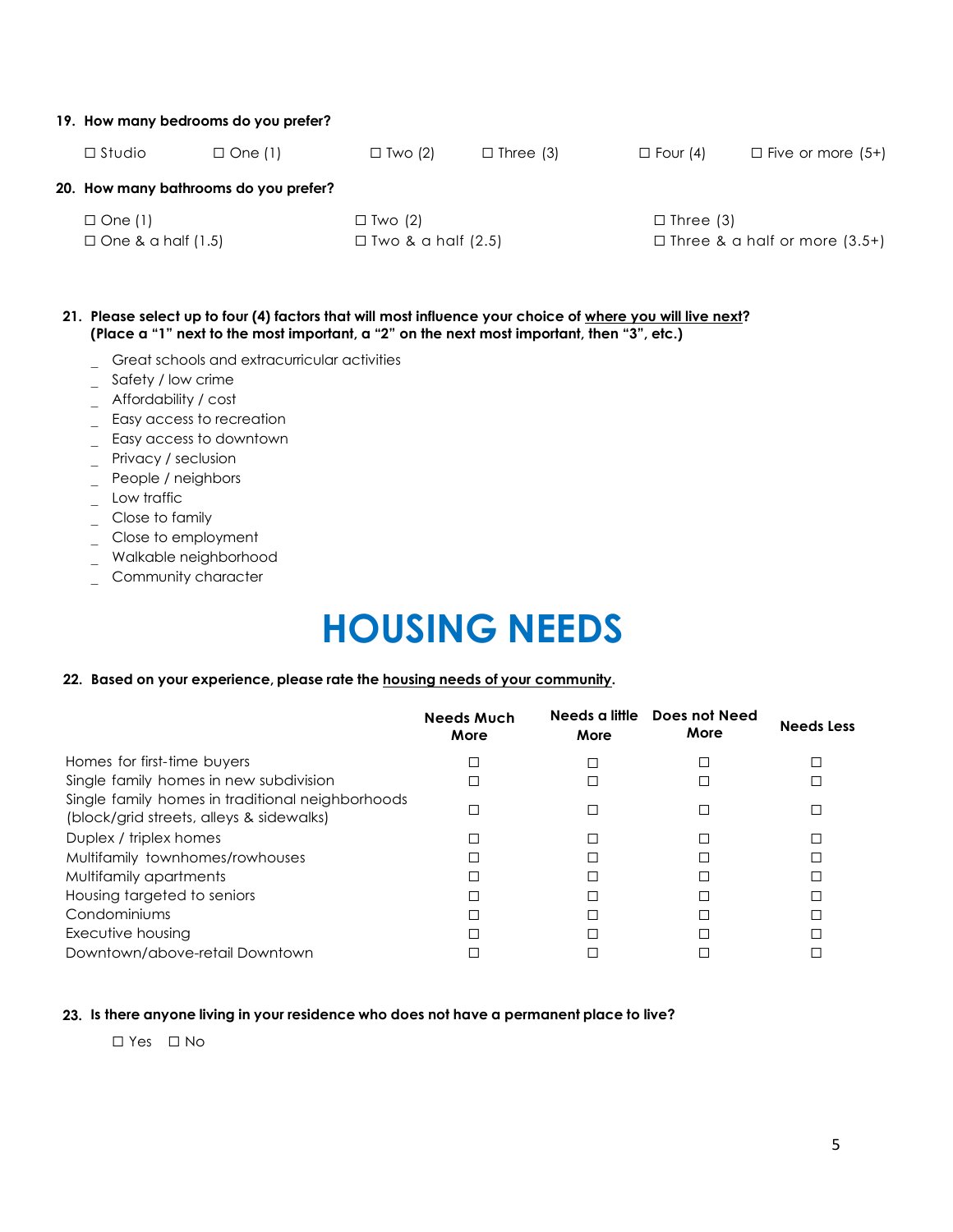- 24. Do you personally know someone in the area who is struggling with housing costs and may be in danger of becoming **homeless?**
	- ☐ Yes ☐ No ☐ Yes My household is struggling with housing costs
- **25. Based on your experience, what other things should your community be concerned with regarding future housing demands?**

|                   |                         | <b>BUSINESS AND ECONOMIC ENVIRONMENT</b>                                                                                                                                                                         |        |                            |                                                   |          |                                              |        |                                                                            |                                |
|-------------------|-------------------------|------------------------------------------------------------------------------------------------------------------------------------------------------------------------------------------------------------------|--------|----------------------------|---------------------------------------------------|----------|----------------------------------------------|--------|----------------------------------------------------------------------------|--------------------------------|
|                   |                         | 26. Business Recruitment: What types of <b>businesses</b> should the city look to recruit to the area? (Check all that apply).                                                                                   |        |                            |                                                   |          |                                              |        |                                                                            |                                |
| П<br>П<br>$\Box$  |                         | Retail/Services<br>Restaurants<br>Manufacturing                                                                                                                                                                  |        | $\Box$<br>$\Box$<br>$\Box$ | Hotel<br>Office<br>Mixed-use (office/residential) |          |                                              | 0      |                                                                            | Mixed-use (retail/residential) |
|                   |                         | 27. Missing Businesses: To get more specific, what types of retail or entertainment options would you most like to see in<br>Berlin that do not currently exist or are inadequate? Please list your top two (2). |        |                            |                                                   |          |                                              |        |                                                                            |                                |
| O.                |                         | <u> 1990 - John Stein, Amerikaansk politiker (</u>                                                                                                                                                               |        |                            |                                                   | □        |                                              |        | the control of the control of the control of the control of the control of |                                |
|                   |                         | 28. Business Visits: How many times per month do you typically visit businesses Berlin?                                                                                                                          |        |                            |                                                   |          |                                              |        |                                                                            |                                |
| $\Box$            | 0 times                 |                                                                                                                                                                                                                  | П      | $1 - 2$ times              |                                                   |          | $\Box$ 3 – 5 times                           |        |                                                                            | $\Box$ More than 5 times       |
|                   |                         | 29. Business Visits: How many businesses in Berlin do you visit per month                                                                                                                                        |        |                            |                                                   |          |                                              |        |                                                                            |                                |
| П<br>$\Box$<br>П. | $0$ (zero)<br>2 or less | 3-5 businesses                                                                                                                                                                                                   |        |                            |                                                   | П.<br>П. | 5-10 businesses<br>More than 10 businesses   |        |                                                                            |                                |
| $\Box$            | $0 - 25%$               | 30. What percentage of your shopping do you do in Berlin?                                                                                                                                                        | $\Box$ | 26-50%                     |                                                   | $\Box$   | 51-75%                                       |        | П                                                                          | 76-100%                        |
|                   |                         |                                                                                                                                                                                                                  |        |                            |                                                   |          |                                              |        |                                                                            |                                |
| □                 |                         | 31. Name two other communities outside of Berlin that you enjoy visiting.<br><u> 1980 - Johann Barbara, martin amerikan basar dan berasal dan berasal dalam basar dalam basar dalam basar dala</u>               |        |                            |                                                   | □        | the control of the control of the control of |        |                                                                            |                                |
|                   |                         | 32. During the next 5 years, how should the City focus its economic development efforts?                                                                                                                         |        |                            |                                                   |          |                                              |        |                                                                            |                                |
|                   |                         |                                                                                                                                                                                                                  |        |                            |                                                   |          |                                              | Agree  |                                                                            | Not Sure Disagree              |
|                   | a)                      | The City should work to expand existing businesses.                                                                                                                                                              |        |                            |                                                   |          |                                              | $\Box$ | $\Box$                                                                     | ❏                              |
|                   | b)                      | The City should work to attract new businesses.                                                                                                                                                                  |        |                            |                                                   |          |                                              | ❏      | ❏                                                                          | ❏                              |
|                   | $\circ$ )               | The City should work to assist with new business startups.                                                                                                                                                       |        |                            |                                                   |          |                                              | ❏      | ❏                                                                          | ❏                              |
|                   | d)                      | The City should work to improve the appearance of the <b>downtown.</b>                                                                                                                                           |        |                            |                                                   |          |                                              | ❏      | ❏                                                                          | ❏                              |
|                   | e)                      | The City should work to improve the appearance of the waterfront.                                                                                                                                                |        |                            |                                                   |          |                                              | □      | $\Box$                                                                     | $\Box$                         |
|                   | f)                      | The City should work to improve storefronts by providing grants and<br>loans for façades.                                                                                                                        |        |                            |                                                   |          |                                              | ❏      | ❏                                                                          | $\Box$                         |
|                   | g)                      | The City should offer financial incentives to grow existing businesses<br>and attract new businesses.                                                                                                            |        |                            |                                                   |          |                                              | $\Box$ | □                                                                          | $\Box$                         |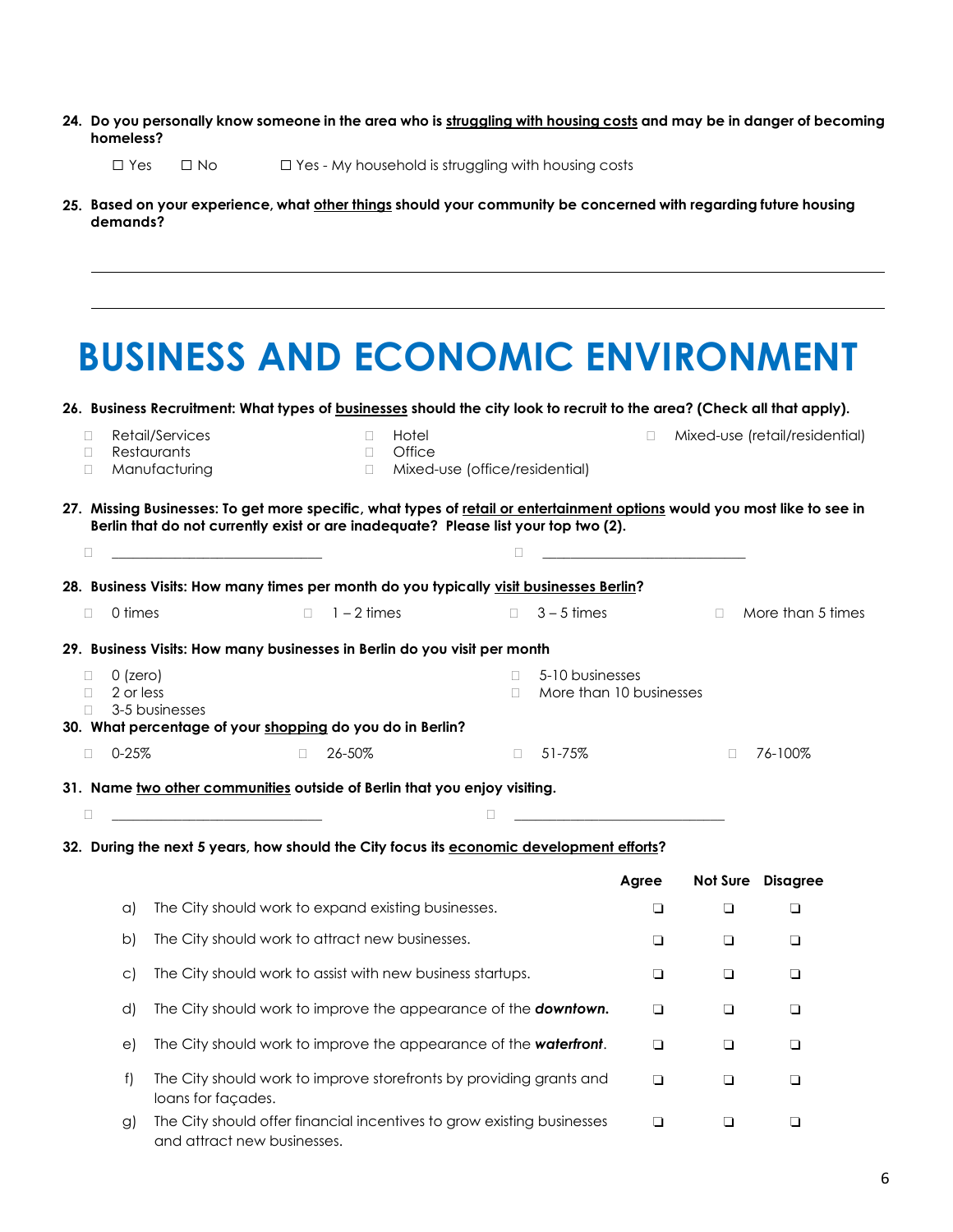#### **33. If you could open a successful business in Berlin, what kind of business and where would it be?**

 $\Box$  Open ended

#### **34. If you are a current business owner, what barriers or challenges are you running into?**

 $\Box$  Open ended  $\Box$ 

#### **35. Is your primary job located in the City of Berlin?**

 $\Box$  Yes  $\Box$  No

#### **36. Are you currently:**

- □ Working outside the home
- □ Working from home / working remotely
- $\Box$  N/A Not working for pay

#### **37. If you work from home or work remotely, is it a temporary or permanent arrangement?**

D Temporary Permanent Unsure  $\Box$  N/A

#### **38. If you commute for work at your primary job, how long is your commute (each way)?**

No commute  $\Box$  Less than 10 miles 10-19 miles 20-29 miles □ 30+ miles

#### **39. Overall, do you enjoy your commute?**

 $\Box$  Yes  $\Box$  No

#### **40. If your commute is longer than 25 miles each way, are any of the following true? (Check all that apply)**

- $\Box$  The local job options in Berlin are not as good as my current job.
- $\Box$  The local housing options in Berlin are better than they are in the community where I work.
- $\Box$  My job is necessary to support my family or household.
- $\Box$  I enjoy living in Berlin despite the long commute.
- I would prefer to work remotely.
- I would prefer to work closer to home.

#### **41. If you had the option to work closer to home would you do it?**

 $\Box$  Yes  $\Box$  No

#### **41a. If not, why not?**

\_\_\_\_\_\_\_\_\_\_\_\_\_\_\_\_\_\_\_\_\_\_\_\_\_\_\_\_\_\_\_\_\_\_\_\_\_\_\_\_\_\_\_\_\_\_\_\_\_\_\_\_\_\_\_\_\_\_\_\_\_\_\_\_\_\_\_\_

**42. If you drive to work in a personal vehicle, would you consider an alternative mode of getting to work?**

- □ Yes, walking
- □ Yes, biking
- □ Yes, either walking or biking
- $\neg$  No

#### **42 a. If not, why not?**

\_\_\_\_\_\_\_\_\_\_\_\_\_\_\_\_\_\_\_\_\_\_\_\_\_\_\_\_\_\_\_\_\_\_\_\_\_\_\_\_\_\_\_\_\_\_\_\_\_\_\_\_\_\_\_\_\_\_\_\_\_\_\_\_\_\_\_\_

#### **43. Please describe your work situation:**

| a. Employment Status | b. Employment Sector |                                                                     |  |  |  |
|----------------------|----------------------|---------------------------------------------------------------------|--|--|--|
|                      |                      | Agriculture, forestry, fishing and hunting, mining, or construction |  |  |  |
| $\Box$ Full time     |                      | Arts, entertainment, or recreation                                  |  |  |  |
| $\Box$ Part time     |                      | Customer services, retail, or food services, etc.                   |  |  |  |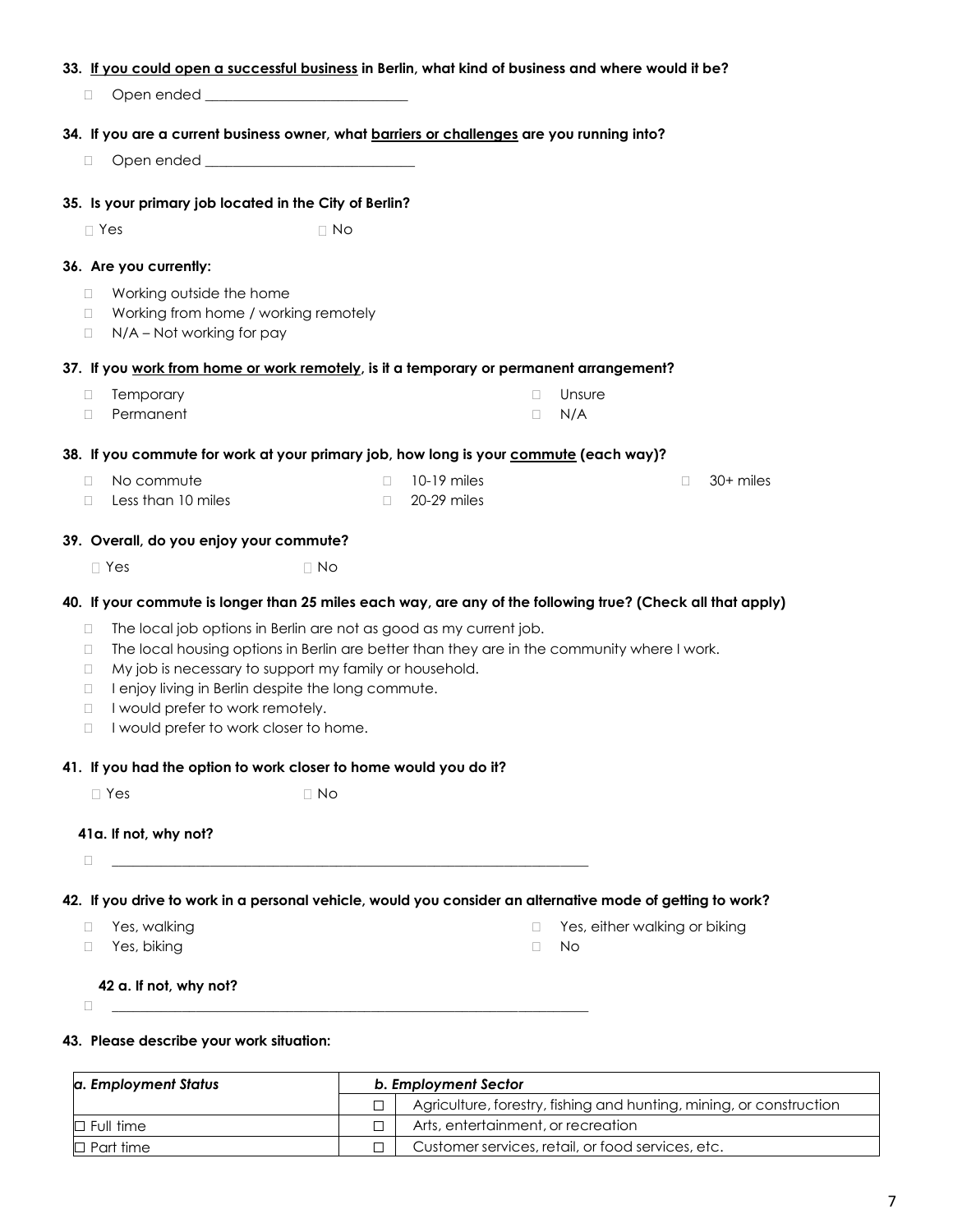| $\Box$ Homemaker                     | П      | Educational services                                          |
|--------------------------------------|--------|---------------------------------------------------------------|
| $\Box$ Retired                       | П      | Health care                                                   |
| $\Box$ Disability                    | $\Box$ | Finance and insurance, and real estate, or rental and leasing |
| $\Box$ Unemployed / looking for work | $\Box$ | Manufacturing, warehousing, or general transportation         |
| □ Unemployed / not looking for work  | П      | Professional, research, management, or administrative         |
|                                      | П      | Public administration                                         |
|                                      | □      | Other services and utilities                                  |
|                                      | П      | Other (please specify):                                       |
|                                      | □      | N/A                                                           |

# **Strengths, Weaknesses, Opportunities, and Threats**

**44. The following statements were heard at the March 31, 2022, public workshop. Do you agree or disagree with the following statements?**

|    |                                                                                      | Agree | <b>Not Sure</b> | <b>Disagree</b> |
|----|--------------------------------------------------------------------------------------|-------|-----------------|-----------------|
| a) | Berlin needs a grocery store.                                                        |       |                 |                 |
| b) | Berlin needs a dog park.                                                             |       |                 |                 |
| C) | Berlin needs a dog boarding option.                                                  |       |                 |                 |
| d) | Berlin should focus on improving the appearance of downtown and<br>public spaces.    |       |                 |                 |
| e) | The City is using the River to its full potential.                                   |       |                 |                 |
| f) | The City should prioritize improvements to streets, sidewalks, and<br>intersections. |       |                 |                 |
| g) | Berlin needs more market-rate (non-subsidized) housing.                              |       |                 |                 |